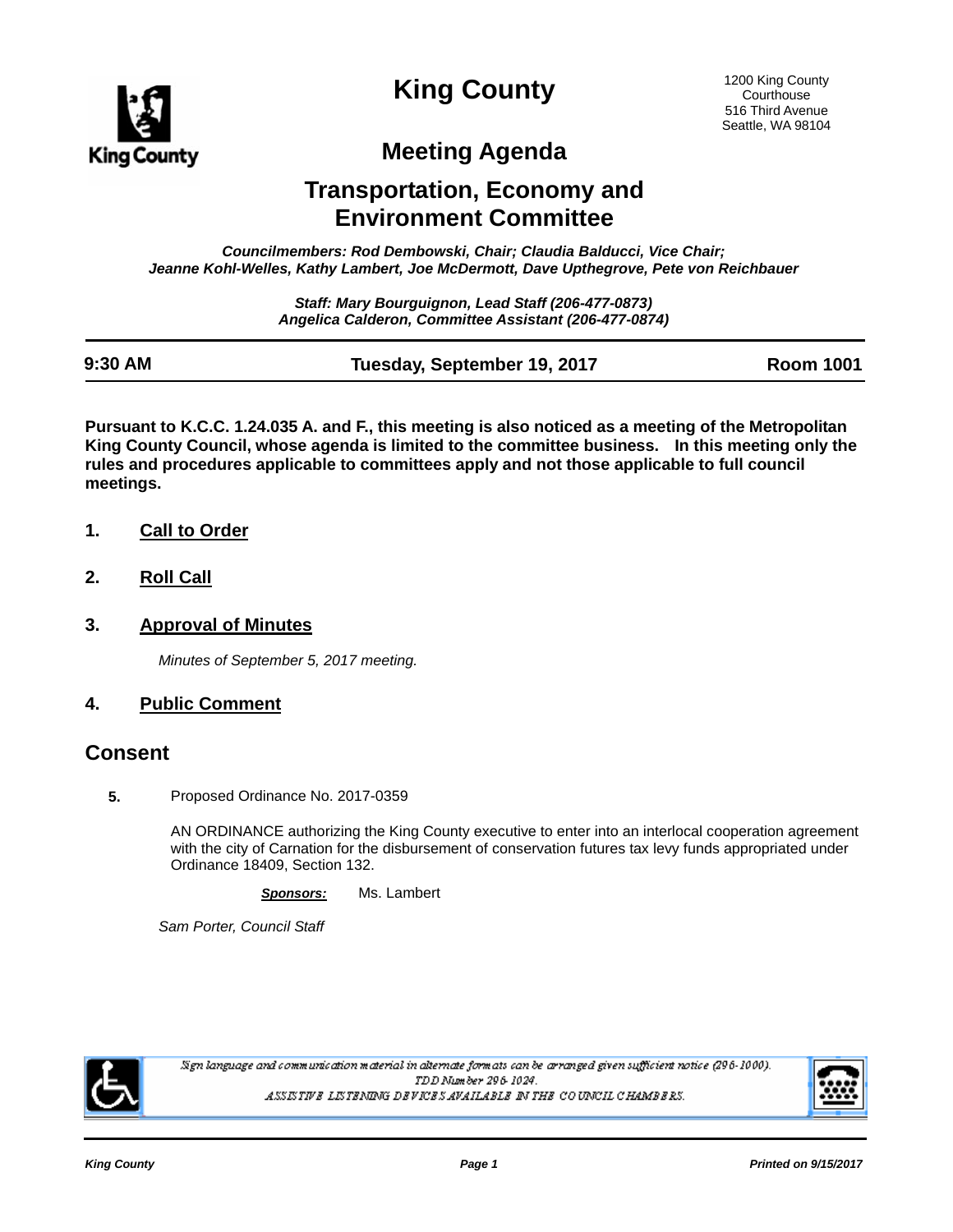### **Discussion and Possible Action**

**6.** Proposed Ordinance No. 2017-0317

AN ORDINANCE relating to comprehensive planning and zoning; adopting the Vashon-Maury Island Community Service Area Plan; amending Ordinance 12061, Section 4, and K.C.C. 20.12.325, Ordinance 263, Article 2, Section 1, as amended, Ordinance 17485, Section 2, as amended, Ordinance 17842, Section 3, as amended, and K.C.C. 20.12.017 and adding a new section to K.C.C. chapter 21A.38.

*Sponsors:* Mr. McDermott

*Christine Jensen, Council Staff*

**7.** Proposed Motion No. 2017-0245

A MOTION adopting the Comprehensive Plan Performance Measures Framework.

*Sponsors:* Mr. Dembowski

*Christine Jensen, Council Staff*

**8.** Proposed Ordinance No. 2017-0340

AN ORDINANCE approving March 2018 public transportation service changes for King County.

*Sponsors:* Mr. Dembowski

*Paul Carlson, Council Staff*

**9.** Proposed Substitute Ordinance No. 2017-0279.2

AN ORDINANCE approving and adopting a proposed settlement agreement negotiated between King County and Sound Transit in that certain eminent domain proceeding captioned as central Puget Sound regional transit authority, a regional transit authority, dba Sound Transit V. King County, a Washington municipal corporation, successor in interest to the municipality of metropolitan Seattle; et al., King County superior court cause no. 15-2-22767-0 SEA, authorizing the executive to implement the terms of the settlement agreement upon entry of the agreed stipulated judgment and decree of appropriation by the superior court and to take other appropriate measures.

*Sponsors:* Mr. Upthegrove

*Paul Carlson, Council Staff*

#### **Other Business**

### **Adjournment**